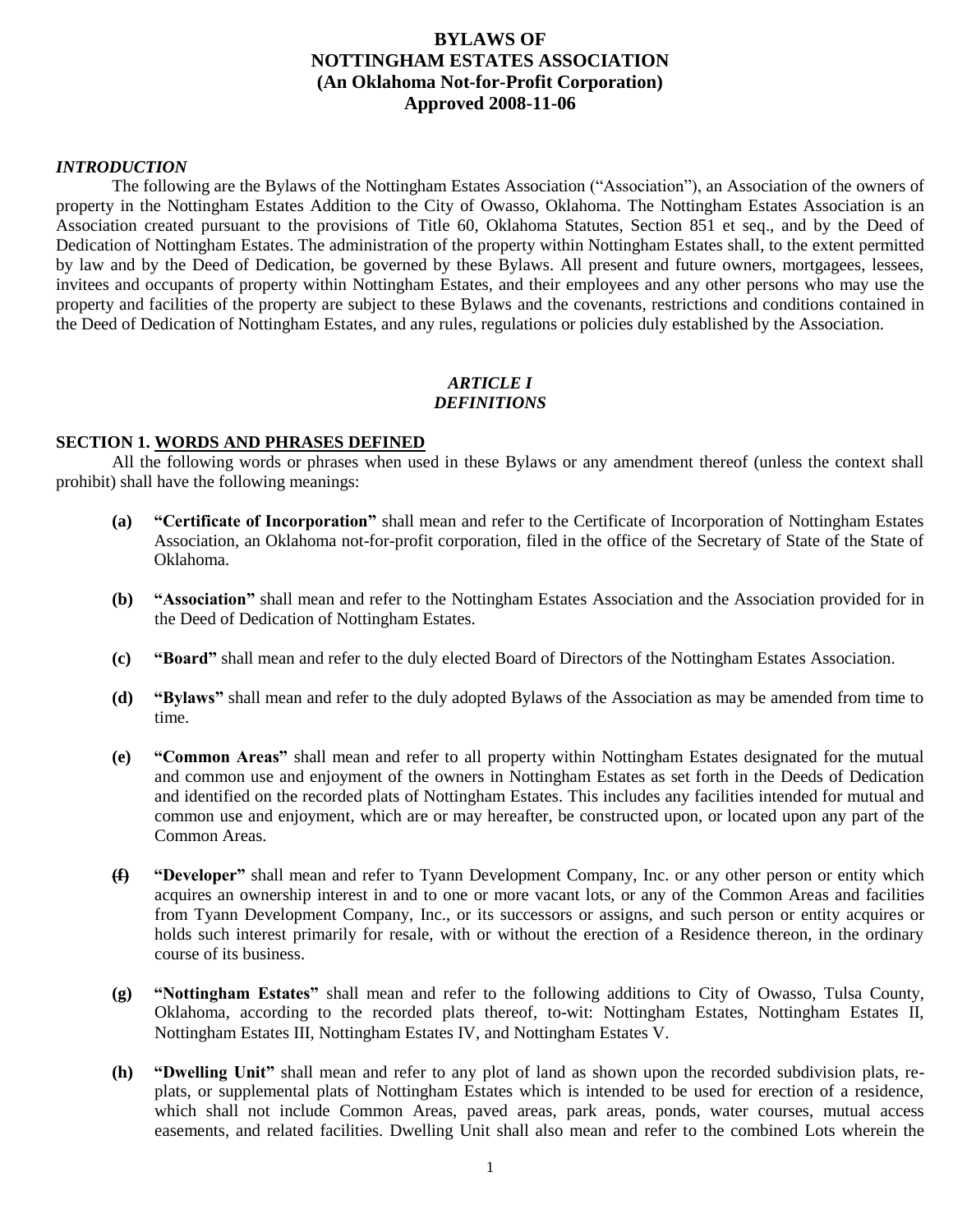owner of two Lots having a common property line has combined said Lots by the legal process of recording an amendment and/or change to the recorded plat after first obtaining the approval of a majority of the owners of the Lots in the subdivision of Nottingham Estates in which the Lots reside.

- **(i) "Residence"** shall mean and refer to any building, structure or house situated upon any Lot or Dwelling Unit in Nottingham Estates which is primarily intended for use and occupancy as a dwelling or place of abode as a single family residence, and shall include all appurtenant structures and facilities thereto, which are not part of the Common Areas and Facilities of Nottingham Estates.
- **(j) "Lot"** shall mean and refer to any Lot depicted as such on any of the subdivision plats of Nottingham Estates additions filed in the records of the County Clerk of Tulsa County, Oklahoma.

### *ARTICLE II MEMBERS*

## **SECTION 1. MEMBERSHIP**

Every person or entity who is a record owner of an interest in any Lot which is subject, by the terms of the Deeds of Dedication on any plat in Nottingham Estates, to assessment by the Association, and does not own such interest in the capacity of a Developer or residential builder, shall be a Member of the Association ("Member"), provided that any such person or entity who holds such interest merely as security for the performance of an obligation shall not be a Member. The rights of Membership, including the right to participate in Association affairs, the right to vote, and the right to use the mutual or Common Areas and facilities are subject to suspension by the Board of Directors, after reasonable attempts have been made to obtain compliance, for (1) failure or refusal to pay any assessment payable by the Member during the period that such assessment payable by the Member remains unpaid for more than 30 days from the due date; (2) an infraction of, default in, or breach of these Bylaws or the Deeds of Dedication of Nottingham Estates, as provided therein; or (3) any breach or noncompliance of any of the duly adopted rules and regulations.

Membership shall be appurtenant to and may not be separated from ownership of any Lot or Dwelling Unit which is subject to assessment by the Association, except as limited herein.

All persons, upon becoming Members of this Association, shall remain Members thereof for the period of their ownership of a Lot or Dwelling Unit in Nottingham Estates. Membership in this Association may not be assigned, transferred, sold, pledged, mortgaged or otherwise conveyed or encumbered, nor shall ownership thereof devolve in any manner to any person independently or separately from the ownership of the Lot or Dwelling Unit in Nottingham Estates to which such Membership appertains.

Except as otherwise specified herein with regard to the right to vote at a meeting of the Association, Membership in this Association shall terminate without formal Association action whenever an owner ceases, for any reason, to own an interest of record in a Lot or Dwelling Unit in Nottingham Estates. However, such termination shall not relieve or release any such former owner from any liability or obligation incurred during his/her/its period of ownership, nor shall such termination impair any rights or remedies which the Board of Directors of the Association or other Members may have against such former owner arising out of or in any way connected with such ownership and the covenants and obligations incident thereto.

The Association shall issue no shares and have no capital stock, but the Board of Directors may, if it so elects, issue membership cards to each Member of the Association. Any membership card so issued shall be surrendered to the Secretary of the Association whenever such Member's membership, as defined herein, shall terminate. There shall be no initiation fees, as such, charged to or collected from any Member by the Association. However, this provision shall not be construed or interpreted as limiting, modifying or in any manner affecting the right to make assessments by the Association for common expenses and estimated common expenses as determined from time to time by the Board of Directors consistent with these Bylaws.

Membership in this Association may not be revoked, terminated, canceled, or suspended for any cause except as provided in the Deeds of Dedication or these Bylaws.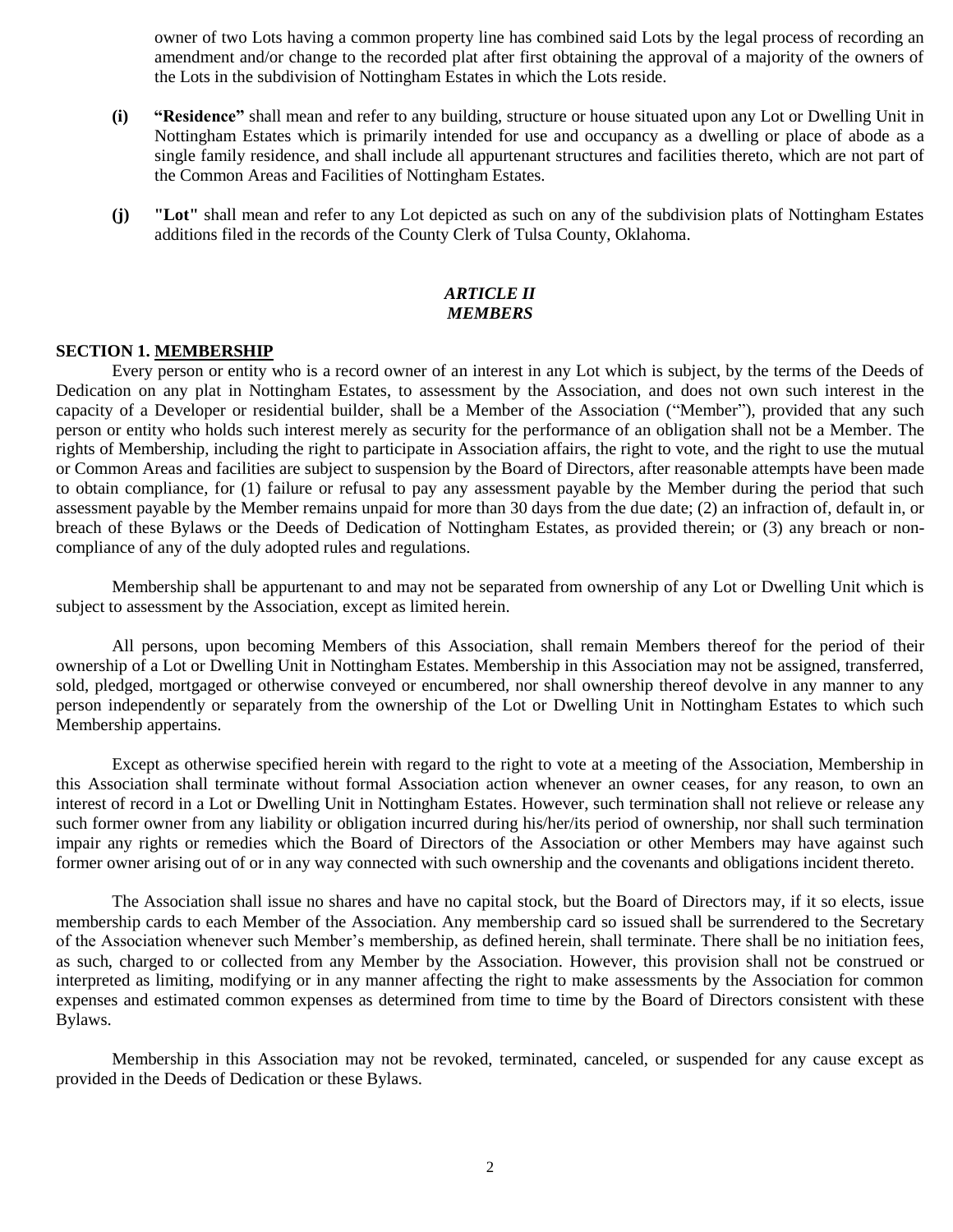#### **SECTION 2. VOTING RIGHTS**

The Association shall have one class of voting Membership. The right to vote at a meeting of Members shall be limited to Members of the Association and as provided in the Deeds of Dedication and these Bylaws. Membership in the Nottingham Estates Association as defined herein, entitles said Member to one (1) vote per Lot or Dwelling Unit, provided that when more than one person or entity holds an interest in any single Lot or Dwelling Unit jointly or in common, all such persons or entities shall be Members and be entitled to personally cast the vote for such Lot or Dwelling Unit, however, the vote for such Lot or Dwelling Unit shall be exercised as they, among themselves, shall determine, but in no event shall more than one (1) vote be cast with respect to any such Lot or Dwelling Unit. Vote splitting will not be permitted. If two or more joint or common owners attend any meeting of the Association, the said joint or common owners are responsible for advising the Secretary of the Association, prior to the recording of any vote, which of the said joint or common owners will be exercising the vote for such Lot or Dwelling Unit. If the said joint or common owners fail to so advise the Secretary, the vote for such Lot or Dwelling Unit shall be suspended if more than one (1) person seeks or attempts to exercise it. The right to vote may be suspended without notice for any of the reasons set forth in these Bylaws.

Any person or entity which owns two or more Lots upon which no residence has been established shall be entitled to one (1) vote for each such Lot. In the event any two Lots which have any common property line shall have the same owner(s), and the said owner(s) has, elected to combine the two commonly owned Lots into a single Dwelling Unit for the purpose of assessments pursuant to Article VI, Section 1, the voting for the Lots shall be considered combined into one vote for purposes of voting rights, also, and. said owner shall thereafter be entitled to only one (1) vote for such combined Dwelling Unit.

## *ARTICLE III MEETINGS OF THE ASSOCIATION*

#### **SECTION 1. ANNUAL AND SEMI-ANNUAL MEETINGS**

The regular annual meeting of the Association shall be held on the first Thursday in the month of November, in each year at the hour of 7:00 PM, for the purposes of electing Members for open seats in the Board of Directors and for the transaction of such other business as may come before the Association at the meeting. If the date fixed for the annual meeting shall be a legal holiday in the State of Oklahoma, such meeting shall be held on the next business day. If the election of a Board of Directors shall not be held on the day designated herein or at any annual meeting of the Membership or at any adjournment thereof, the Board of Directors shall cause the election to be held at a special meeting of the Membership as soon thereafter as conveniently may be held. In addition to the Annual Meeting of the Association there shall also be a regular Semi-Annual meeting of the Association held on the first Thursday in the month of May, in each year, at the hour of 7:00 PM, for the transaction of such business as may come before the Association at the meeting. If the date fixed of the semi-annual meeting shall be a legal holiday in the State of Oklahoma, such meeting shall be held on the next business day.

## **SECTION 2. SPECIAL MEETINGS**

Special meetings of the Membership for any purpose or purposes unless otherwise limited herein, may be called by the President of the Association or by majority vote of the Board of Directors, and may, also, be called by the President upon receipt of a petition for such special meeting signed by not less than 25% of all the Members who would be entitled to vote at said special meeting.

## **SECTION 3. PLACE OF MEETING**

The Board of Directors may designate any place within the City of Owasso, Oklahoma, or Tulsa County, Oklahoma, as the place of meeting for any annual, semi-annual or special meeting of the Association.

## **SECTION 4. NOTICE OF MEETINGS**

Written notice of each annual, semi-annual and special meeting of Members shall be given by, or at the direction of, the Secretary of the Association or any person authorized to call the meeting, by mailing a copy of such notice, postage prepaid, at least fifteen (15) days but no more than thirty (30) days before such meeting, to each Member. Meeting notice may be given up to sixty (60) days prior to the meeting if the Board deems it appropriate to do so. The notice shall be mailed to the Member's last address appearing on the books of the Association, or any address supplied by such Member to the Association for the purpose of receiving notice. Such notice shall specify the place, date, and time of the meeting and in the event of a special meeting, the purpose of the special meeting. Provided, however, that such notice may be given by email if the Member has authorized the same in writing.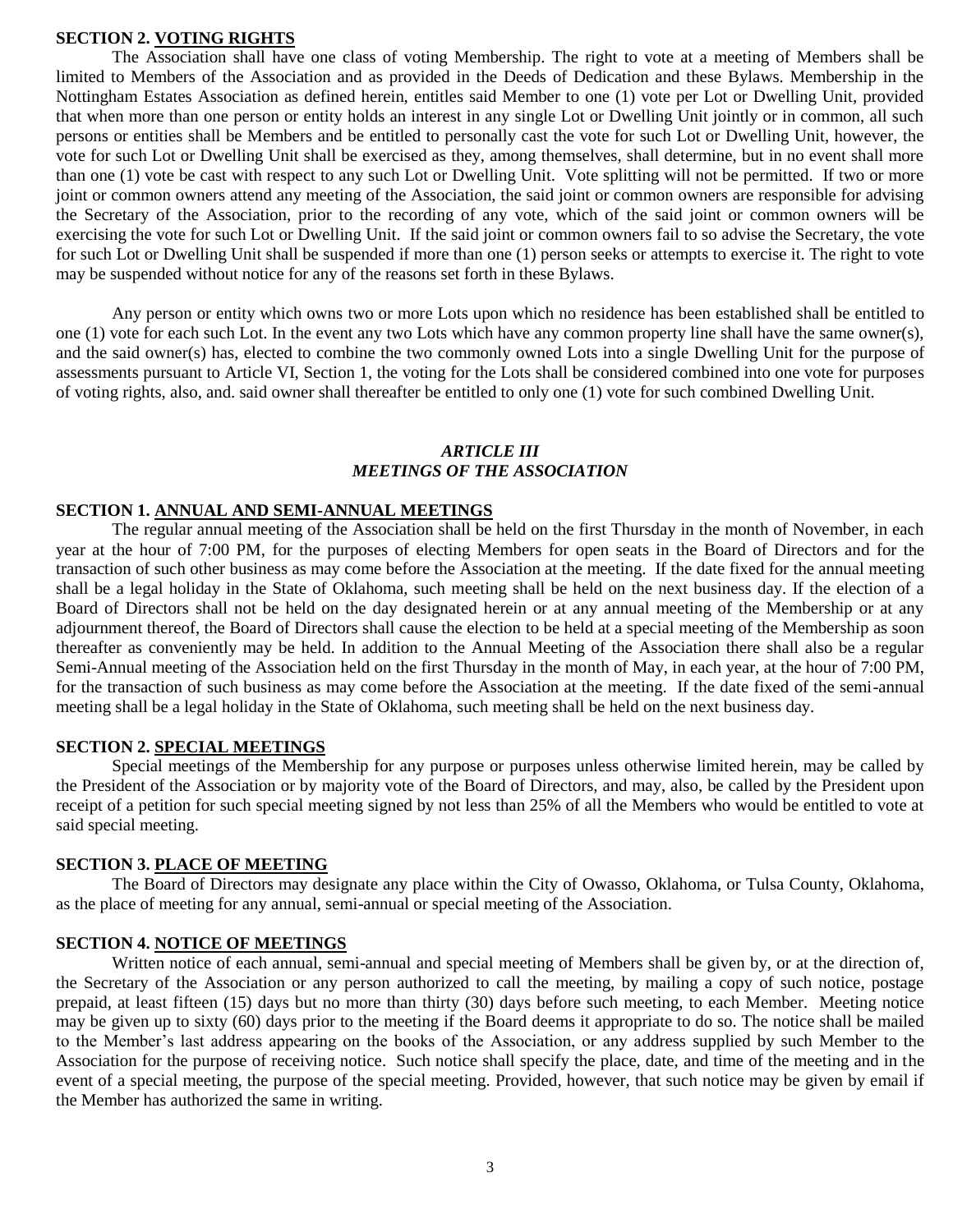# **SECTION 5. CLOSING OF MEMBERSHIP/TRANSFER BOOK**

For the purpose of determining Members entitled to notice of and to vote at any meeting of the Membership of this Association or any adjournment thereof or in order to make a determination of Members for any proper purpose, except as otherwise provided, the Membership transfer book shall be closed for a reasonable period, not to exceed thirty (30) days. The period will begin at 6:00 AM on the day the preparation of the meeting notices begins. When a determination of Members entitled to vote at any meeting of the Membership of the Association has been made, as provided in this section, such determination shall apply to any adjournment of the meeting unless the Board shall by resolution establish a different stated period.

## **SECTION 6. MEMBERSHIP LIST**

The Association Board of Directors shall use due diligence in compiling and maintaining a current and accurate Member list. However, the Board Members shall not be liable and shall be held harmless for any errors or omissions made to the list in good faith. The Board of Directors shall compile and maintain a current and complete list of the owners of any interest in the Lots or Dwelling Units arranged in alphabetical order with the addresses of each interest owner. Such lists shall be kept on file with the Board of Directors of the Association and shall be subject to inspection by any Member who is in good standing at any reasonable time mutually agreeable by such Member and the Board of Directors. Such list shall also be produced and kept open at the time and place of any meeting, and shall be subject to inspection by any Member during the whole time of any such meeting. The original Membership transfer book shall be prima facia evidence as to who are Members of the Association entitled to examine such lists or Membership transfer book, or to vote at any meeting of the Membership.

No change in the ownership of any interest in any Lot or Dwelling Unit in Nottingham Estates shall be binding upon the Association until the Board of Directors of the Association has been furnished or has obtained reasonably satisfactory evidence of such change of ownership.

#### **SECTION 7. QUORUM**

Except as otherwise provided in these Bylaws or in the Certificate of Incorporation, the presence in person or by Member absentee vote, at any annual, semi-annual, or special meeting of Members constituting one-third (1/3) or greater of the total membership entitled to vote, or Member absentee votes, will constitute a quorum for any action of the Association. If such quorum should not be present or represented at the meeting, the President or Vice President of the Board of Directors shall have the power to adjourn the meeting and to reconvene at another date and time. The date and time shall be established by the President or Vice President no earlier than five (5) working days and not later than thirty (30) days hence. No further notice shall be required for an adjourned meeting if the date and time of the adjourned meeting is announced at the meeting at which the adjournment is taken. If a quorum has not been established at a second adjournment of the originally called meeting , noticed and reconvened as specified herein, then those Members present at such third meeting shall constitute a quorum for such actions as may have been taken at the first meeting duly called. (Intent: Announce date to reconvene twice, at second attempt those present are a quorum). Not withstanding any of the above, no Member absentee votes shall be counted for purposes of determining the presence of a quorum for a vote on any matter except for those matters which are specifically identified and referred to in the Member absentee votes on file with the Board of Directors of the Association.

# **SECTION 8. ABSENTEE VOTES**

Except as otherwise limited herein, any Member who would otherwise be entitled to cast a vote at a meeting of the Association may cast a vote on a matter without personally attending the meeting by filing with the Board of Directors of the Association prior to such meeting a Member absentee vote signed by such Member. A Member may file a Member absentee vote on the form provided with the meeting notice and indicate the desired vote on any matter or matters the exact nature of which have previously been identified in writing which are subsequently brought up for a vote at the meeting. The Member absentee vote must be filed with the Board of Directors prior to the meeting being called to order. Such Member absentee vote, once filed with the Board of Directors, shall constitute such Member's presence at such meeting, and any adjournments thereof, for the purpose of establishing a quorum.

Prior to recording any Member absentee vote on any matter brought up for vote, the Board of Directors of the Association shall examine the Member absentee vote to determine if the written statement of the matter to which it applies is not substantially identical to the matter being voted on, and if the Board of Directors determines it is not substantially identical, the Board of Directors shall record the Member absentee vote as an abstention, otherwise the Board of Directors shall record the vote as indicated by the Member.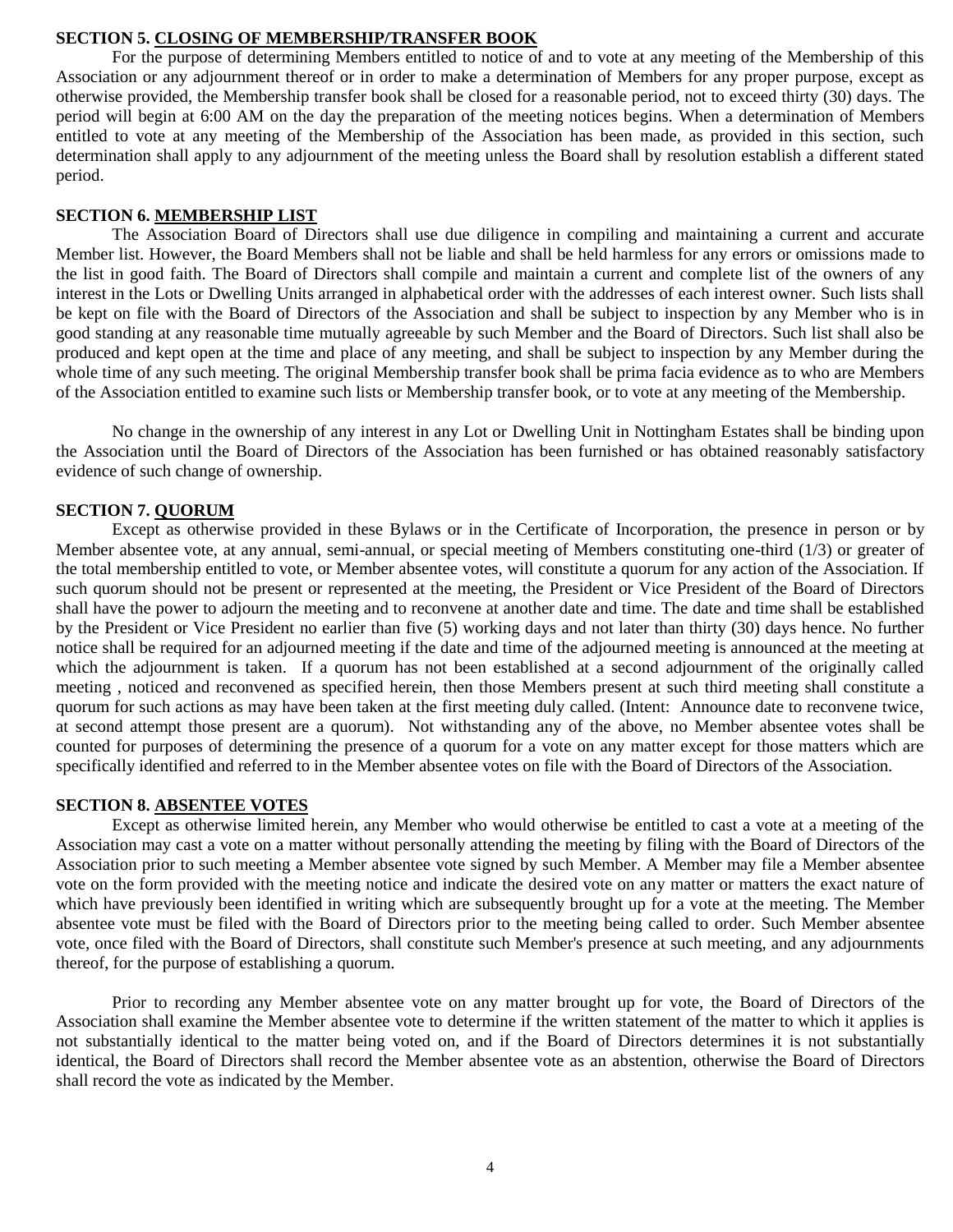# **SECTION 9. VOTING MAJORITY**

Except as otherwise provided herein or in the Deeds of Dedication or the Certificate of Incorporation, the passage of any item properly brought up for vote at any annual, semi-annual or special meeting of the Association at which a quorum is established shall require an affirmative vote of a simple majority of the Members entitled to vote being present or having filed a Member absentee vote thereat as provided in these Bylaws.

# **SECTION 10. METHOD OF VOTING**

Voting at any annual, semi-annual or special meeting shall be by show of hands, by roll call or by written ballot as the President of the Association may prescribe. Any Member may request that any particular matter be voted on by written ballot. If such request is made, the President shall prescribe the type of ballot to be used, whether it be a written ballot reflecting the signature of the Member casting the ballot. Ballots will be held confidential unless a formal written protest is filed with the Association, in which case a review committee will be established by the Board of Directors to examine the voting documents.

# **SECTION 11. VOTING BY CERTAIN MEMBERS**

A Membership held in the name of a corporation may be voted by such officer, agent, or designee either in person, or by an appropriate Member absentee vote as the Bylaws prescribe.

Membership held by the administrator, executor, guardian, or conservator shall be voted by such administrator, executor, guardian, or conservator either in person, or by a Member absentee vote without a transfer of such Membership into his or her name.

Where Membership is held in the name of a trust or a trustee, the trustee shall be entitled to vote a Membership so held either in person, or by a Member absentee vote without a transfer of such Membership into his name.

A person claiming the right to vote under these paragraphs shall present the appropriate evidence of such right to vote to the President or Secretary of the Association prior to or at the time of any meeting.

# **SECTION 12. INFORMAL ACTION BY MEMBERS**

Unless otherwise provided by law, any action required or permitted to be taken at a meeting of Members, may be taken without a meeting, if a consent in writing setting forth with specificity the action so taken shall be signed by at least a two-thirds (2/3) majority vote of the Members entitled to vote as provided in these Bylaws at a meeting with respect to the subject matter thereof.

#### **SECTION 13. ORDER OF BUSINESS**

The order of business at all meetings of the Association shall be as follows:

- **(a)** Presentment of Member absentee votes to Secretary, Call to Order and Roll call.
- **(b)** Determination of quorum and assertion of notice given.
- **(c)** Reading of and approval of the minutes from the preceding meeting.
- **(d)** Reports of Officers and/or Board of Directors.
- **(e)** Report of committees.
- **(f)** Election of Directors (if required).
- **(g)** Unfinished Business.
- **(h)** New business.
- **(i)** Adjournment.

Provided, however, notwithstanding the foregoing, the Board of Directors or President may vary the order of business of any meeting as it deems necessary and/or advisable.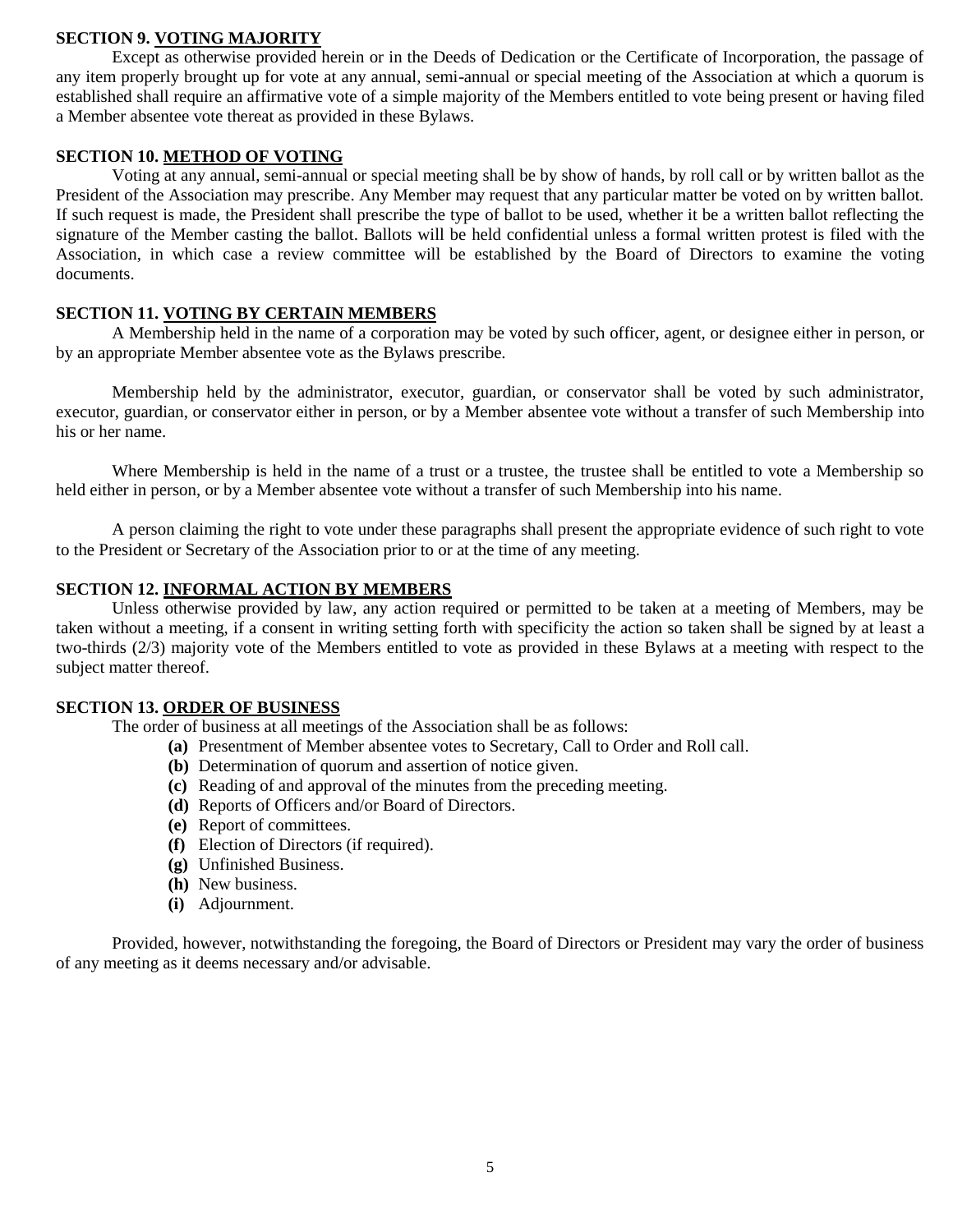# *ARTICLE IV BOARD OF DIRECTORS*

## **SECTION 1. NUMBER AND TENURE**

The property and affairs of the Association shall be managed by the Board of Directors. The Board of Directors of the Association shall consist of five (5) individual directorships designated by the number one (1) through five (5).

A Member elected to initially fill directorships 1, 2  $\&$  3 shall serve for terms of two (2) years.

A Member elected to initially fill directorships  $4 \& 5$  shall serve for terms of one (1) year.

Upon completion of the initial term(s) as defined above for each directorship, subsequent terms for all directorships shall be two (2) years. The term shall end on the last day of December of each year.

The term for directors elected at the annual meeting shall begin on the first day of January. Each Director shall, unless they resign or are removed as herein provided, serve the entire term of the directorship to which the Member was elected, or until their successor is elected and qualified, whichever shall occur last.

# **SECTION 2. QUALIFICATIONS, REMOVAL, VACANCIES**

Directors must be Members in good standing of the Association. A Director may be removed from the Board with or without reason by two-thirds (2/3) majority vote of the Members voting at any annual, semi-annual, or special meeting of the Members. The Board of Directors may remove from office any Director who fails to attend three (3) successive regular meetings of the Board. A Director may resign from the Board by written notice and the resignation will be effective on the date the resignation is received by the Board or on a later date as specified by the resigning Director. The death of a Board Member shall immediately cause the position to be vacant. Vacant positions on the Board of Directors will be filled by appointment by the remaining Members of the Board and the newly-appointed Director will serve the unexpired term of his or predecessor, subject to the approval of the Membership at the next annual, semi-annual or special meeting of the Membership. If a vacancy exists, the Board shall make every effort to fill it. If any vacancy exists for more than three (3) months, the Board shall appoint a committee to find a suitable candidate for the vacant position.

# **SECTION 3. COMPENSATION**

No Director shall receive compensation for any services he or she may render to the Association except for the Treasurer as hereinafter provided. However, any Director may be reimbursed for actual expenses reasonably incurred in the performance of official duties.

# **SECTION 4. MEETINGS OF THE BOARD**

Regular monthly meetings of the Board of Directors shall be held without notice, at such time and places as may be fixed by resolution. Special meetings of the Board shall be held at such time and place fixed by the President or by a majority of the Directors on notice given to each Director at least five (5) days before the meeting.

#### **SECTION 5. PRESENCE IN PERSON**

At any meeting of the Board, except as otherwise provided herein, the presence in person or by telephone of a majority of the Directors then in office will constitute a quorum, which, once attained, continues until adjournment of that meeting, despite withdrawal of enough Directors to otherwise leave less than a quorum.

#### **SECTION 6. ACTION OF THE BOARD**

The Board of Directors may act only as a Board with each Director having one (1) vote. The Board may act so long as there are at least three (3) Board Members voting. The action of a majority of Directors present at a meeting at which a quorum is present will be the action of the Board. The Board shall have the right to take action without a meeting by obtaining the approval of a majority of the Directors. Any action so approved shall have the same effect as if taken at a meeting of the Directors. All actions taken by the Board shall be recorded in the minutes of the meeting.

## **SECTION 7. NOMINATIONS AND ELECTION OF DIRECTORS**

Nominations for election to the Board of Directors shall be made by an ad hoc Nominating Committee appointed by the President at least thirty (30) days before each annual meeting of the Members. The Nominating Committee shall make as many nominations for election to the Board as it wishes, but not less than the number of directorships to be filled at the next annual meeting of Members. A list of the committee's nominations shall be mailed to each Member with the notice for the annual meeting of Members. In addition to the committee's nominations, any Member in good standing of the Association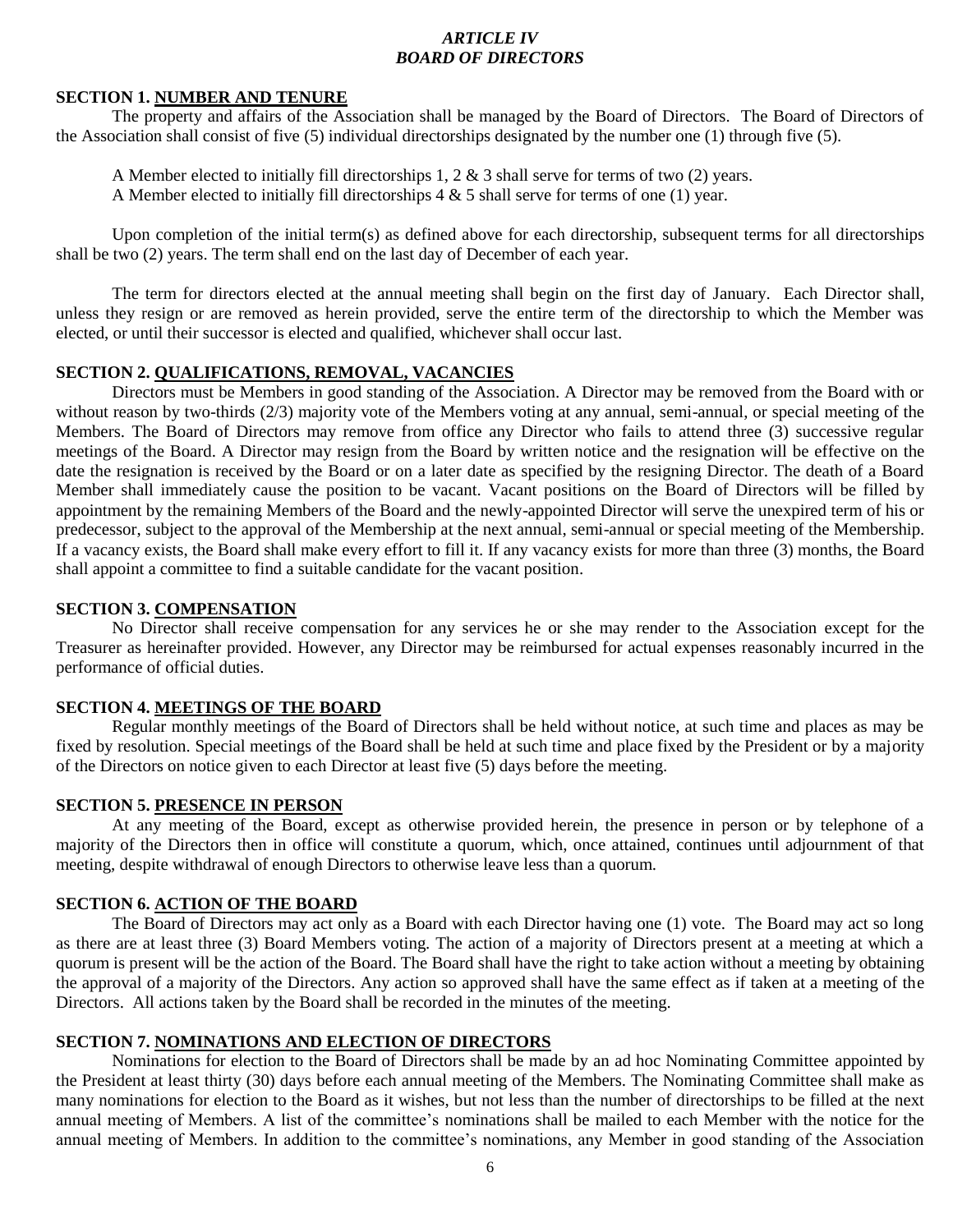may be nominated for election as a director by any Member in good standing of the Association at the annual meeting, provided, any such nomination is made prior to the commencement of any voting for the election of any director provided that notice may be given by email if authorized in writing by the Member.

Voting by Members for election to the Board of Directors shall be by written ballot during the annual meeting of the Association. Each Member entitled to vote at such meeting shall be entitled to cast a number of votes equal to the number of positions to be filled on the Board, but may not cast more than one vote for each individual Board candidate. The candidate receiving the most votes shall be elected to the first available Board position with subsequent positions, if any, to be filled in rank order according to the number of votes received. In order to avoid duplicate voting, the name and address of the Member shall appear on all ballots of such Member.

#### **SECTION 8. POWER, AUTHORITY AND DUTIES OF THE BOARD**

The Board of Directors shall have the power, authority and responsibility to:

- **(a)** Exercise, for the Association, all powers, duties and authority vested in or delegated to the Board of Directors of the Association, in these Bylaws, the Deeds of Dedication or by state law.
- **(b)** To uphold and enforce the provisions of the Deeds of Dedication.
- **(c)** To appoint and remove at its discretion all officers, agents and employees of the Association; prescribe their duties and fix their compensation; require of them such security or fidelity bond, if any, as may be expedient. Nothing contained in these Bylaws shall be construed to prohibit the employment of any Member of the Association in any capacity thereof.
- **(d)** To call special meetings of the Members whenever it deems necessary.
- **(e)** Suspend the rights of Membership of any Members, who, after being given reasonable opportunities to comply, nevertheless, fails, or refuses to pay any assessment for more than thirty (30) days or fails or refuses to comply with the Bylaws of the Association, the Deeds of Dedication, or any other duly imposed rules of the Association or fails or refuses to remedy any other breach or noncompliance when requested to do so by the Board of Directors.
- **(f)** The Board of Directors shall further have the duty to:
	- **(I)** Cause to be kept a complete record of all its acts and corporate affairs and to present a statement thereof to the Members, at their request, at meetings of the Members and forward all Association records to other Board Members upon leaving the Board.
	- **(II)** Set the date, time, place, and agenda for the annual meeting of Members as provided in Article III.
	- **(III)** Call a special meeting of Members within thirty (30) days after receiving a written request for such meeting as provided in Article III.
	- **(IV)** Supervise all officers, agents and employees of the Association and to see that their duties are properly performed.
	- **(V)** Cause to be maintained, repaired, rebuilt and kept in good condition, all of the Common Areas and facilities.
	- **(VI)** Cause to be sent to Members, when deemed necessary, written notice of dues and assessments, and to collect such dues and assessments and to file notices and liens against Members when assessments are not paid, and to bring an action at law against the owner or owners personally obligated to pay the same.
	- **(VII)** Issue or cause to be issued, a letter setting forth whether or not any past due assessments remain currently unpaid by a Member on request. A reasonable amount, to be established by the Board from time to time, may be charged for this service.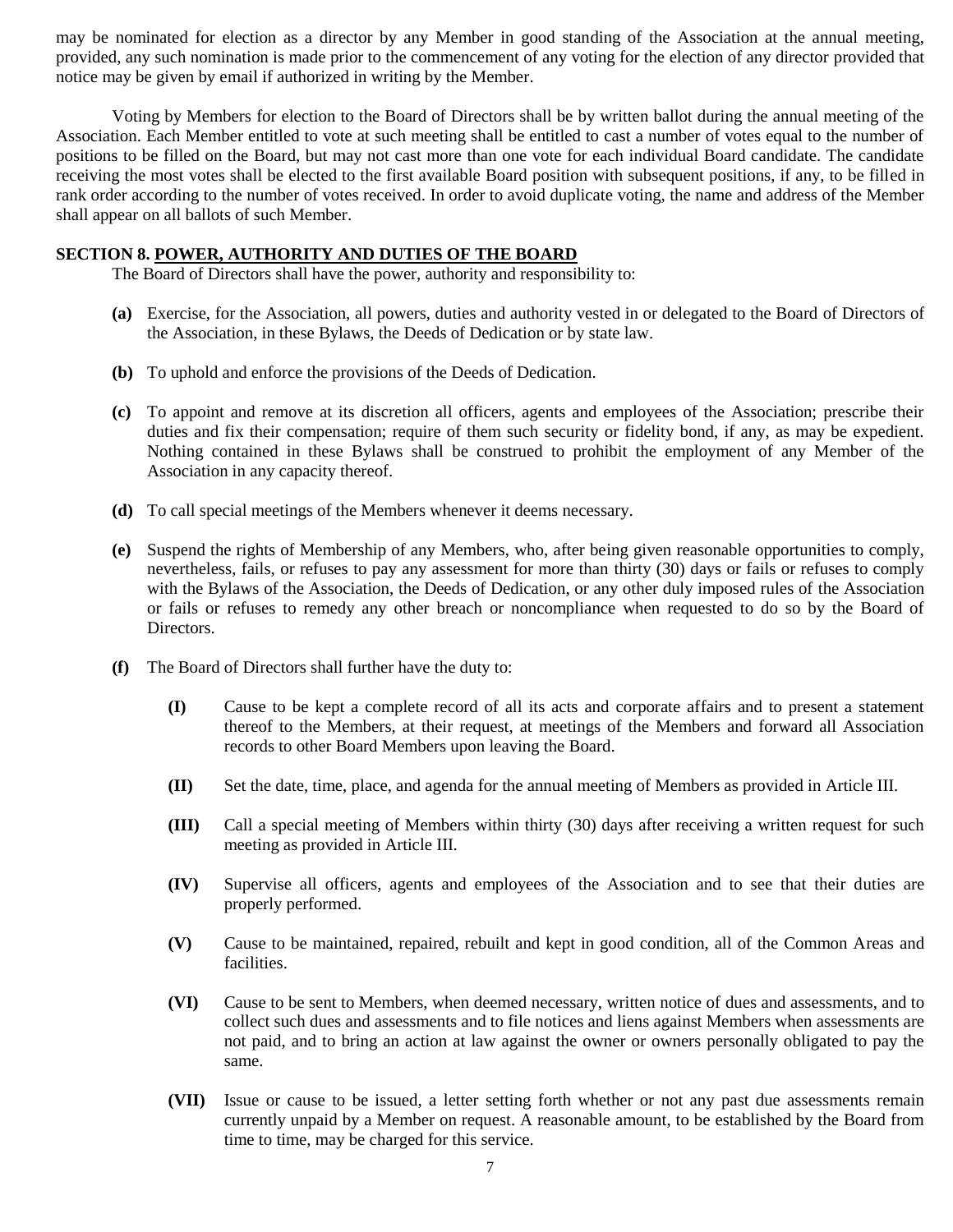- **(VIII)** Estimate and prepare a projected budget for the next fiscal year for presentation to the Members at each annual meeting of Members.
- **(IX)** Make recommendations regarding the amount of regular annual dues and assessments to the Members at each annual meeting of Members.
- **(X)** Designate and supervise committees and to appoint such Members thereto as the Board deems advisable.
- **(XI)** Enforce, at their discretion, the covenants and restrictions of Nottingham Estates or any duly adopted rule or regulation of the Association against any property owner who fails or refuses to remedy any breach or noncompliance when requested to do so by the Board of Directors. Enforcement may include, but is not limited to, imposition of penalties.

Before the Board may invoke the remedies of (a) imposition of a special charge or (b) suspension of the Lot owner's rights to use Association property, as granted in the Deeds of Dedication of Nottingham Estates, the property owner must be given no less than fifteen (15) days' written notice by the Board of any violation occurring and the special charge to be assessed or the suspension or rights to be imposed. The Lot owner shall be given a reasonable opportunity, under the circumstances, to correct the violation or, if a first-time and unintentional violation occurs, an opportunity to assure the Board to the latter's satisfaction that the violation will not be repeated. The Lot owner must request a hearing within ten (10) days of receiving said notice, to be held by the Board regarding the special charge assessed or suspension of rights imposed. If a hearing is requested, an opportunity must be given to the Lot owner to appear at said hearing, to be represented by legal counsel (if the Lot owner chooses to retain private counsel), and to have a reasonable amount of time to present such evidence as such Lot owner desires to the Board in support of the assertion that: (i) no violation occurred and/or (ii) the special charge or suspension of rights is not warranted. The decision of the Board after hearing, as to the assessment of a special charge or the imposition of a suspension of rights against the Lot owner shall be conclusive. Nottingham Estates Association is not required to provide such notice and opportunity to be heard for recurring or continuing violations unless no fewer than three (3) months have passed from the time of the previous violation. In the case of a continuing or persistent violation, the month the violation continues after written notice thereof shall be deemed a separate and distinct violation and, hence, subject to a separate special charge per violation.

- **(XII)** Enter into contracts within the scope of the powers and duties of the Board as set forth in these Bylaws or as implied by law.
- **(XIII)** Obtain or procure such property and/or casualty insurance or such other perils or liability coverage on behalf of the Association, its Members, directors, officers, agents, employees or servants as may appear reasonably necessary.

#### *ARTICLE V OFFICERS*

# **SECTION 1. NUMBER AND TENURE**

The officers of the Association shall be a President, a Vice President, a Secretary, and a Treasurer and such other officers as the Board of Directors may designate. Each Officer will be elected annually by the Board of Directors at its first meeting following the annual meeting of the Association and shall thereafter hold office for one (1) year or until such officer's successor shall be elected and qualified unless such officer shall sooner resign or shall sooner be removed from office as herein provided.

## **SECTION 2. QUALIFICATIONS, REMOVAL AND VACANCIES**

The President, Vice President and Secretary must be elected Directors of the Association. The Treasurer may be any person or entity determined by the Board of Directors to be qualified to perform the duties of the office. The Treasurer may be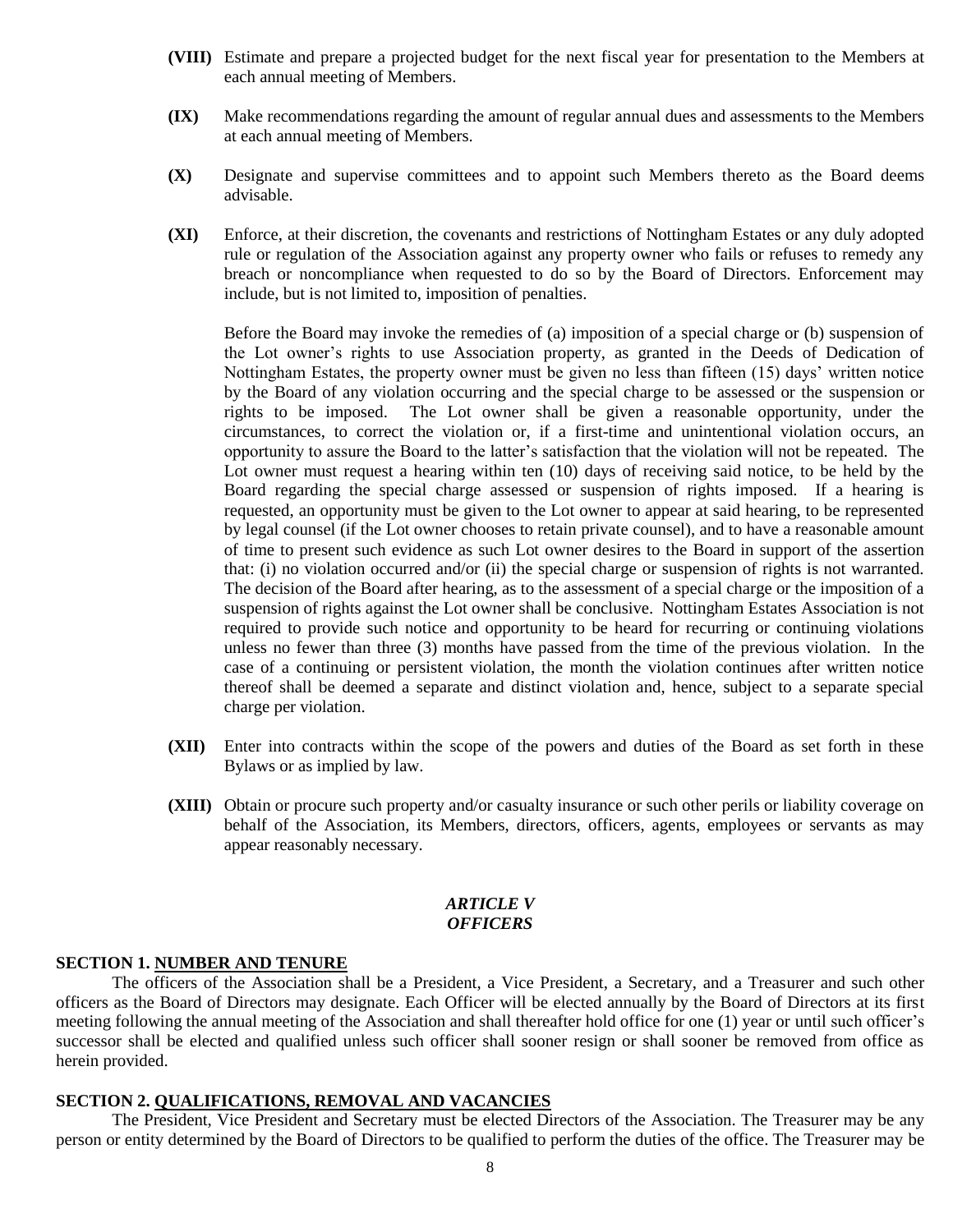a Member of the Association, but Membership is not a necessary qualification for the position. The Board may remove any Officer from office at any time with or without cause, but removal from the Board can be done only by a vote of the Association's Members (see Article IV). The Board may fill vacancies and newly created offices at any meeting of the Board at which a quorum is present.

# **SECTION 3. COMPENSATION**

The President, Vice President and Secretary will serve without compensation; however, any Officer may be reimbursed for actual expenses, reasonably incurred in the performance of his official duties. The Treasurer may be paid such compensation as the Board shall determine to be reasonable. The Board may require that any person or entity elected to the office of Treasurer obtain a satisfactory surety bond. Should the Board require any duly elected Treasurer to obtain a surety bond, the Board shall determine and advise the Treasurer at that time whether the premium for such bond shall be a reimbursable expense of the officer.

# **SECTION 4. DUTIES**

The duties of the officers shall be as hereinafter outlined plus such additional duties as may be assigned by the Board of Directors from time to time.

- **(a) PRESIDENT**  The President will be the chief executive Officer of the Association and will preside at all meetings of the Members and of the Board. He or she, when authorized, will execute and deliver documents in the name and on behalf of the Association. The President shall be subject to the control and direction of the Board of Directors and shall supervise and control all of the properties and affairs of the Association. He or she shall in general perform all the duties incident to the President and such other duties as may be assigned by the Board of Directors.
- **(b) VICE PRESIDENT**  The Vice President shall perform the duties of the President during the absence, disability, inability or refusal to act or in the event of the death of the President. He or she shall have all the powers and be subject to all the restrictions upon the President.
- **(c) SECRETARY** The Secretary shall record the votes and keep the minutes of all meetings and proceedings of the Board and of the meetings of Members; serve notice of meetings of the Board and of the Members; keep appropriate current records showing the Members of the Association together with their addresses and perform such other duties as required by the Board.
- **(d) TREASURER** The Treasurer will have custody of the funds, property and books of the accounts of the Association. He or she will keep strict account of all funds and property received, owned and disbursed by the Association; receive and give receipts for monies due and payable to the Association from any source whatsoever, and deposit all such monies in the name of the Association in such banks, or other depositories as shall be selected by the Board of Directors. The Treasurer will perform such other duties as from time to time may be assigned by the President or by the Board. He or she shall prepare a fiscal year balance sheet and operating statement to be presented to the Members at the annual meeting of Members. He or she shall also prepare an interim balance sheet to be presented to the Members at any special meeting of Members. The Board of Directors shall approve disbursements of funds. Check signature authorization will be approved by the Board of Directors.

Any or all of these duties may be delegated to a third person management company.

# *ARTICLE VI FUNDS AND ASSESSMENTS*

#### **SECTION 1. ASSESSMENTS**

All Members of Nottingham Estates Association, as specified in Deeds of Dedication and these Bylaws, shall be subject to dues and assessments for the cost of maintenance, repairs, and upkeep of the Common Areas and Facilities that are mutual to all property owners. Assessments shall be made on a per "Dwelling Unit" basis. Since all Lots in Nottingham Estates are restricted to residential single-family dwellings and may not be subdivided to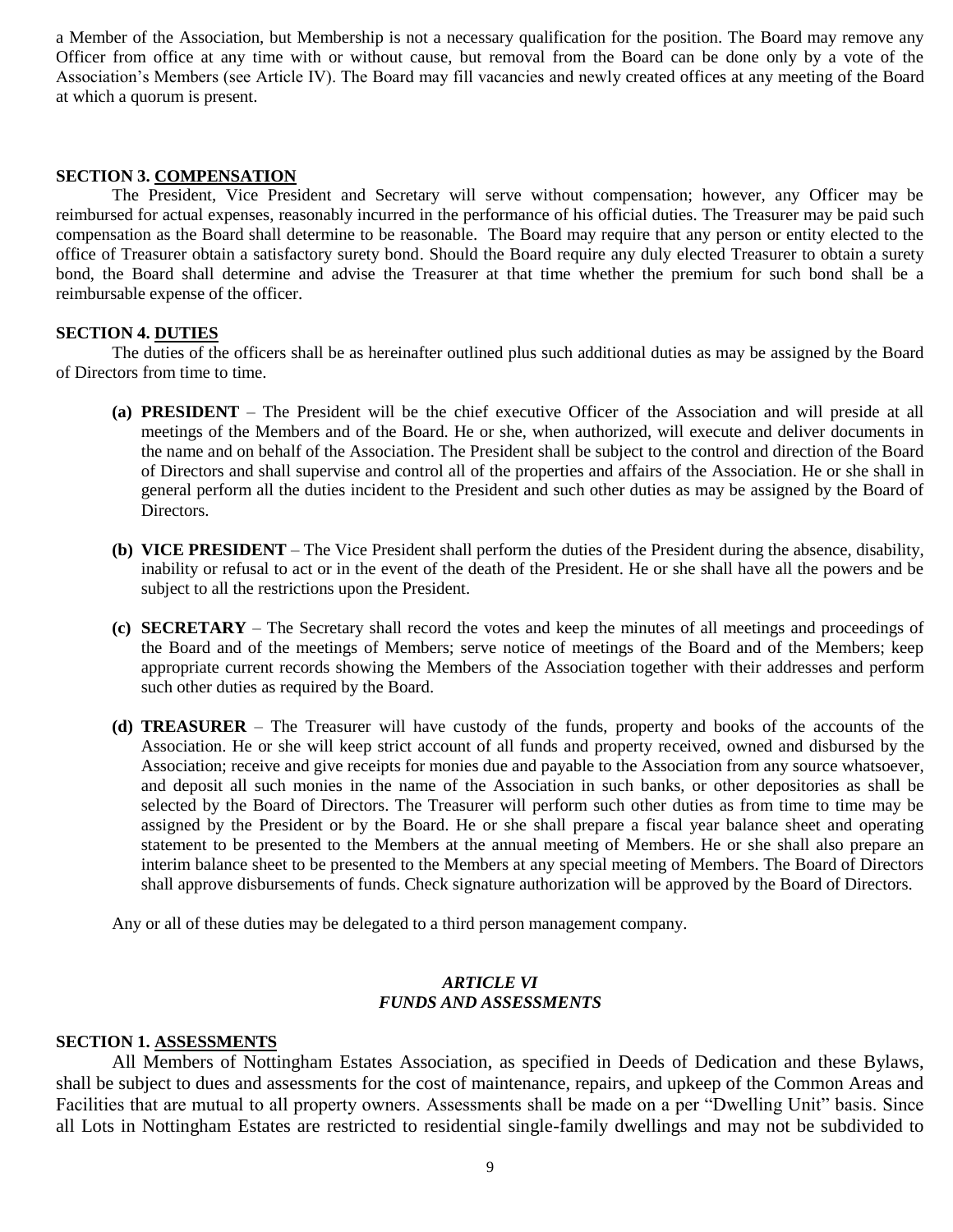accommodate two or more separate owners and/or dwellings, each separate "Lot" designated on the recorded plats of Nottingham Estates shall, except as hereinafter provided, be considered a "Dwelling Unit" for purposes of assessment.

There shall be two (2) types of assessments: (a) Residence Assessments and (b) Special Assessments. The amount of the Residence Assessments and any Special Assessments shall be such amounts as are determined from time to time by the Members of the Association. Unless otherwise determined with regard to a Special Assessment, all assessments will be payable on an annual basis and due on January 31 of each year.

## **(a) Residence Assessment**

The Residence Assessment is the assessment which is payable by the owner or owners of any Lot or Dwelling Unit. The Residence Assessment is due and payable by the owner or owners of any Lot or Dwelling Unit from the date the instrument creating the owner or owner's interest in such Lot or Dwelling Unit is or could have been filed of record in the Office of the County Clerk of Tulsa County, State of Oklahoma.

In the event any two Lots which have any common property line shall have the same owner(s), the said owner(s) may, after the first residence is established on any part thereof, elect to combine the two commonly owned Lots into a single Dwelling Unit for purposes of the Residence Assessment by written notice to the Association if and only if the Dwelling Unit is established according to the definition in these Bylaws. In no event shall any more than two such Lots be combined to form any single Dwelling Unit and in no event may more than one residence be established on any single Lot or Dwelling Unit. In the event any Lot or Lots which had previously been combined to form a single Dwelling Unit shall at any time cease to be commonly owned, the said Lots shall each thereafter be considered a separate Dwelling Unit and owner(s) shall be subject to assessment accordingly.

#### **(b) Special Assessments**

The Special Assessment is any assessment approved by the Membership not routinely or regularly payable by the Members. A Special Assessment may be approved by the Membership for any lawful purpose that is consistent with the Deeds of Dedication, the Certificate of Incorporation, and these Bylaws. Although Special Assessments are not intended to be routinely or regularly payable by the Members, nothing herein contained shall prevent the membership from approving a special assessment and providing for periodic payment thereof.

#### **SECTION 2. CHANGES TO ASSESSMENTS AND SPECIAL ASSESSMENTS**

Changes in the amount of the annual residence assessments greater than five (5) percent and the issuance of any special assessments shall be authorized only upon approval by a majority vote of the Members of the Association being present or represented at an annual, semi-annual or special meeting of the Members.

#### **SECTION 3. PENALTIES AND LIENS**

Any Member who fails to pay any assessments when the same is due and payable shall incur a penalty in such amount as may be determined from time to time by the Board of Directors. The Board of Directors shall have the authority, at its discretion, to file liens or notices for unpaid assessments, and interest thereon until paid, and any reasonable cost incurred in their collection, including filing fees, bank fees, court costs, attorney fees and other collection costs. The Board has the authority to file a lien against any Member who is thirty (30) days in arrears on any annual or special assessment. Nothing herein contained shall prevent the Association from instituting any appropriate legal proceedings for the collection of unpaid assessments.

# **SECTION 4. MEMBERS IN GOOD STANDING**

Any Member with unpaid assessments or uncorrected violations of the Deeds of Dedication, Bylaws or duly adopted rules and regulations shall be considered a Member not in good standing. Any Member who is not in good standing shall not be entitled to vote at any meeting until such time as they become a Member in good standing as provided in these Bylaws. Additionally, any such Member not in good standing may have other rights suspended during such periods where they are not in good standing as provided for in these Bylaws.

# *ARTICLE VII ARCHITECTURAL CONTROL COMMITTEE*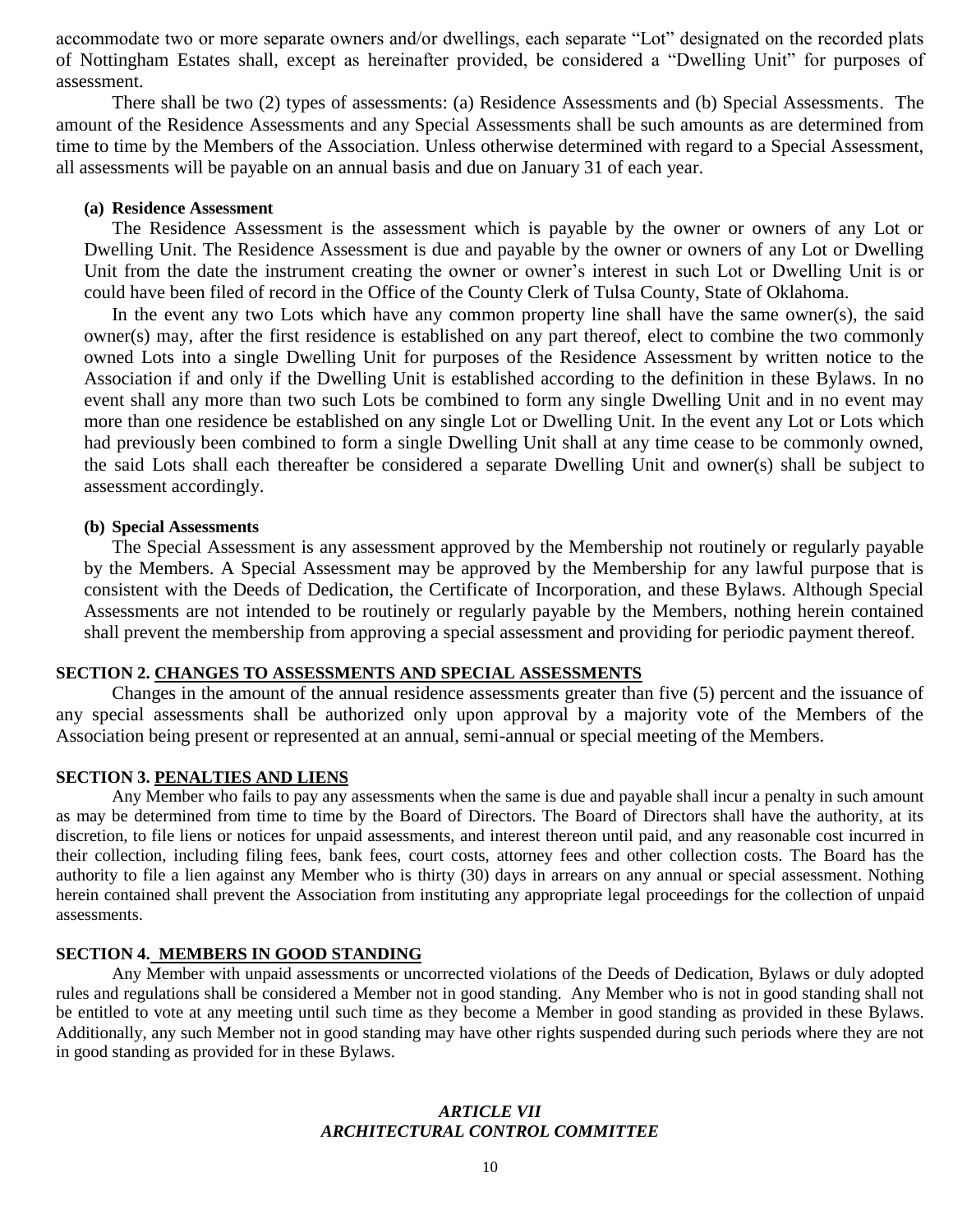## **SECTION 1. MEMBERS**

The Board of Directors shall appoint an architectural control committee consisting of three (3) Members. The Board shall provide guidelines and directions in the form of a job description for the operation of the committee. The committee members shall serve two (2) year terms. As established by the Board, the committee membership terms shall be staggered. The committee shall serve at the discretion of the Board of Directors. Upon receipt of applications from builders or Members of the Association, the committee members shall immediately provide each of the Directors with copies for their review and input back to the committee.

# *ARTICLE VIII BOOKS AND RECORDS*

## **SECTION 1. INSPECTION AND RECORDS**

The books, records, and papers of the Association not otherwise delineated as confidential by the Board of Directors shall be available for inspection and copying (at such Member's expense) by any Member in good standing of the Association by written request at any reasonable time mutually agreeable to such Member and the Board of Directors.

#### *ARTICLE IX AMENDMENTS*

#### **SECTION 1. AMENDMENT OF BYLAWS**

Amendments to these Bylaws shall be authorized only upon a vote of the Members of the Association at an annual, semi-annual or special meeting of Members. Any amendments to these Bylaws must be approved by at least a two-thirds (2/3) vote of the Members in good standing present or represented at the meeting.

## *ARTICLE X INDEMNITY*

#### **SECTION 1. INDEMNIFICATION BY ASSOCIATION**

Except as otherwise provided by law, the Association, and not the Members individually will defend, indemnify and save harmless each Member, Director, Officer and Committee Member of the Association, and their heirs, legal representatives, and assigns against expenses and liabilities reasonably incurred in connection with any claims, actions, suits, or proceedings involving official business and/ or delegated duties of the Association in which the Member, Director, Officer, or Committee Member is involved or made a party to by reason of being or having been such, except in relation to matters as to which the indemnitee shall be adjudged to have breached a duty of loyalty to the Association, or is adjudged liable of gross negligence or willful misconduct in the performance of their duty to the Association.

### *ARTICLE XI GENERAL PROVISIONS*

## **SECTION 1. FISCAL YEAR**

The fiscal year shall begin on the first day of January and end on the last day of December of each year.

# **SECTION 2. EXEMPT ACTIVITIES AND PROHIBITED TRANSACTIONS**

No Member, Director, Officer or Committee Member of the Association shall take any action or carry on any activity, or exercise any corporate power, by or on behalf of the Association, which is not in furtherance of (a) its not-for-profit status under the laws of the State of Oklahoma or (b) its tax exempt status under applicable provisions of the U.S. Internal Revenue Code, and its regulations as such laws, provisions and regulations may now or hereinafter exist.

## **SECTION 3. INTERESTED PARTIES**

No transaction of the Association will be affected because a Member, Director, Officer, or Committee Member of the Association is interested in the transaction as long as such transactions are conducted at arms length and in good faith, and are